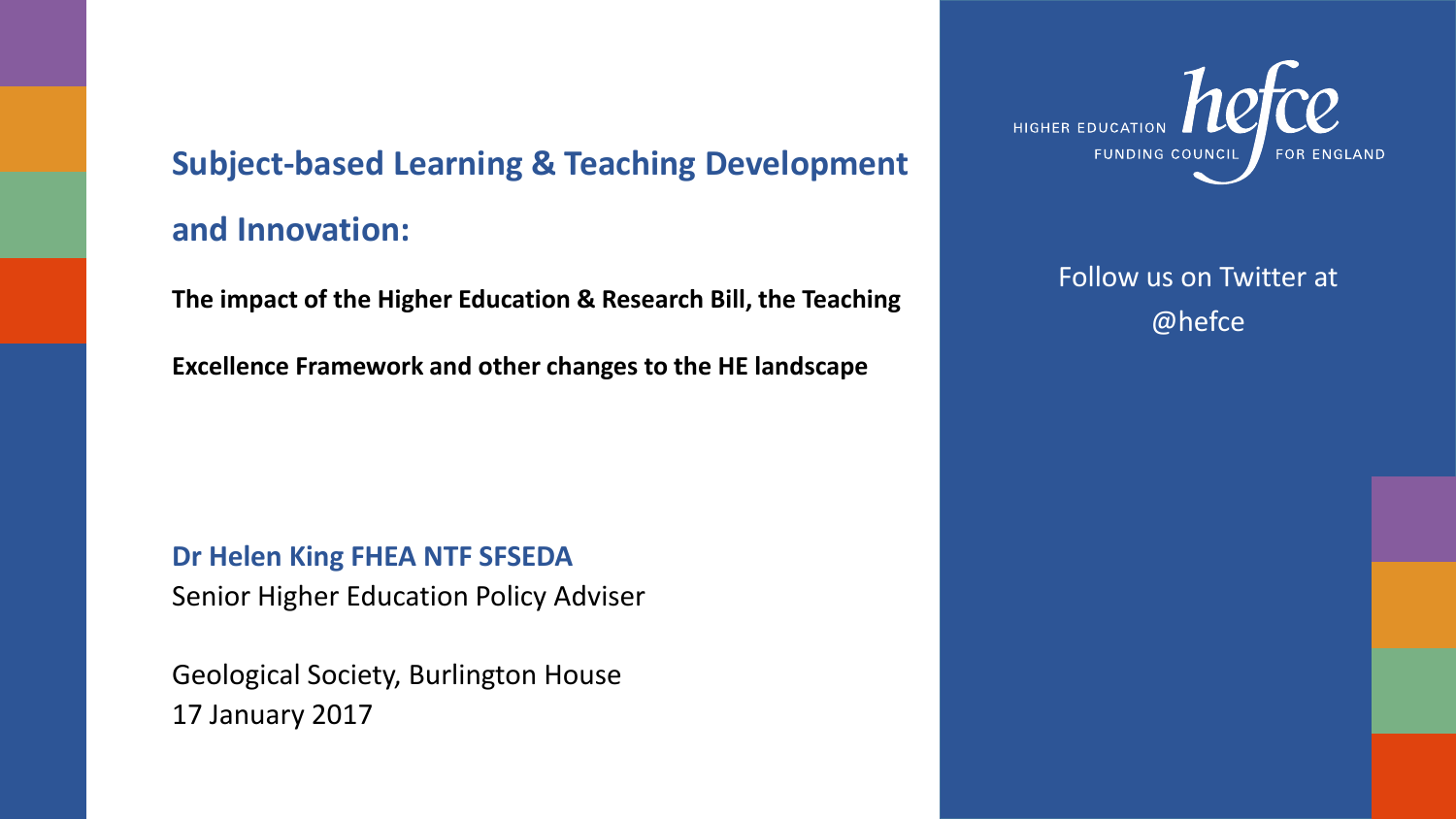#### **Overview**

- Background a brief history of higher education policy
- Choice: Teaching Excellence Framework (TEF)
- Competition & the Regulatory Landscape: Office for Students (OfS) & UK Research and Innovation (UKRI)
- Other changes to the landscape
- Concluding remarks
- Any questions?

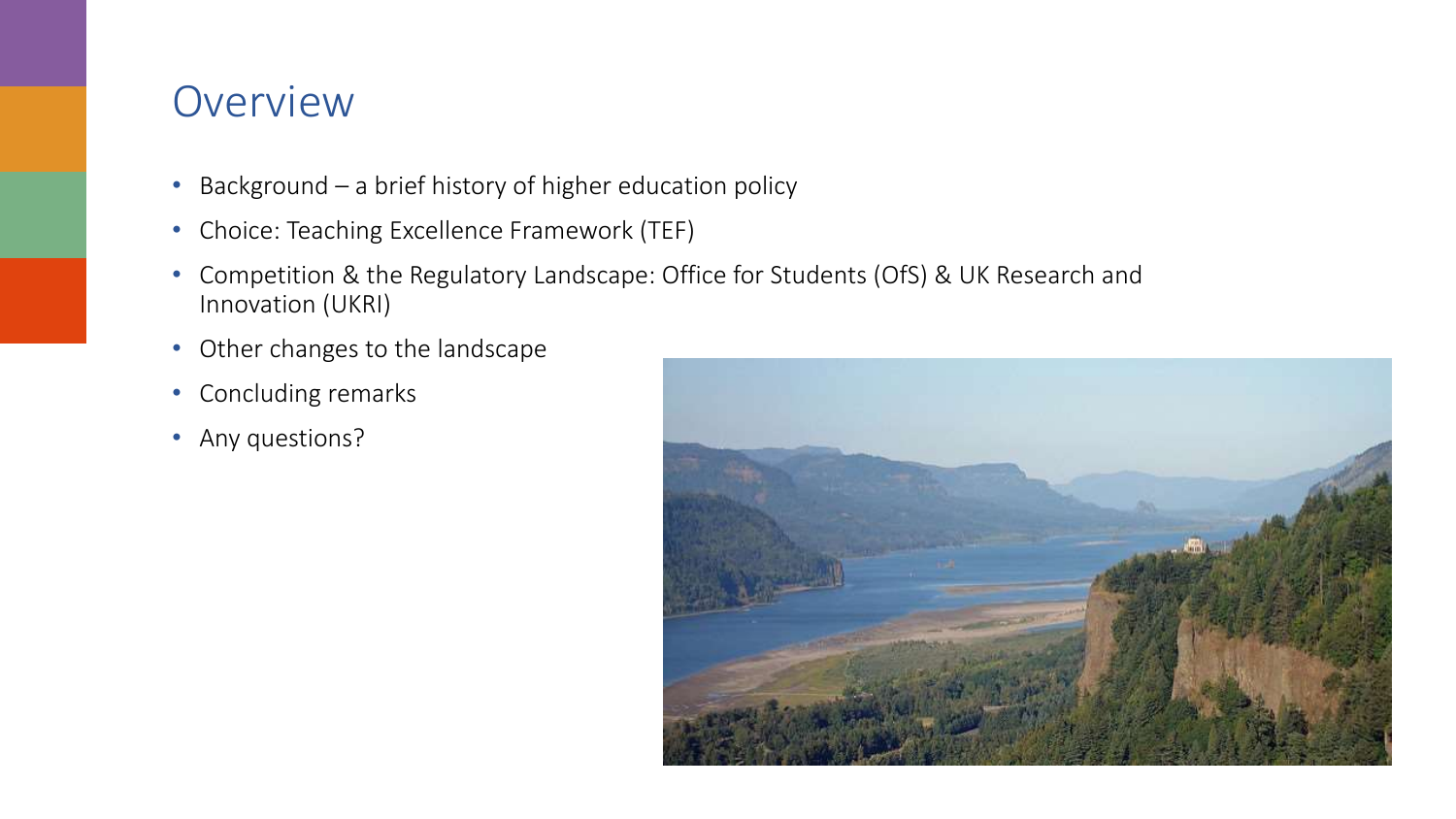### Background – a brief history of higher education policy

- 1992 Further & Higher Education Act
- 1998 Teaching & Higher Education Act
- 2004 Higher Education Act
- 2011 Students at the Heart of the System: White Paper



- 2016 Success as a Knowledge Economy: Teaching Excellence, Social Mobility & Student Choice: White Paper
	- Choice
	- Competition
	- Regulatory Architecture
- *2017: Higher Education & Research Bill*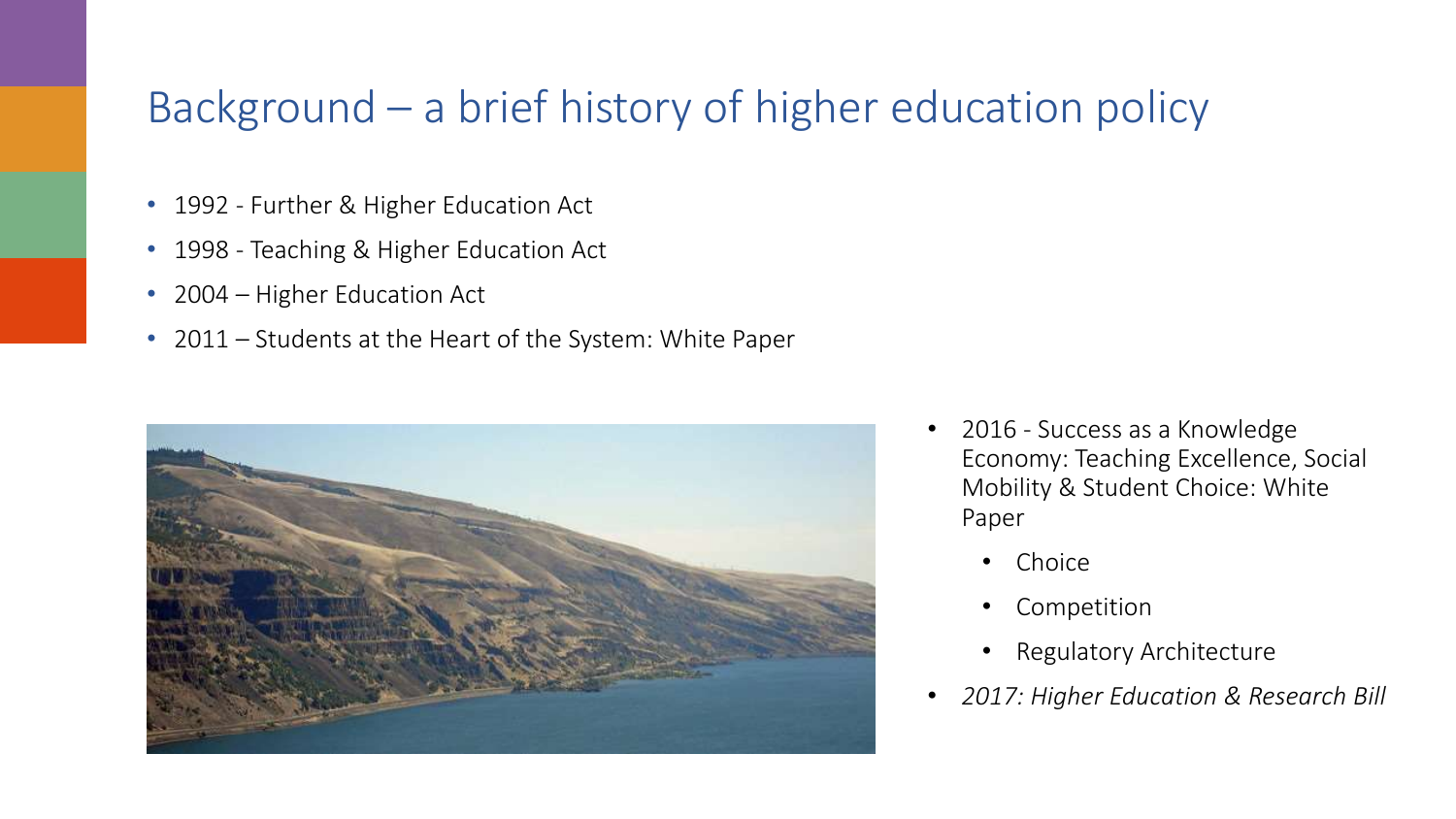# Choice: Teaching Excellence Framework (TEF) Purpose of TEF



**Teaching** Excellence Framework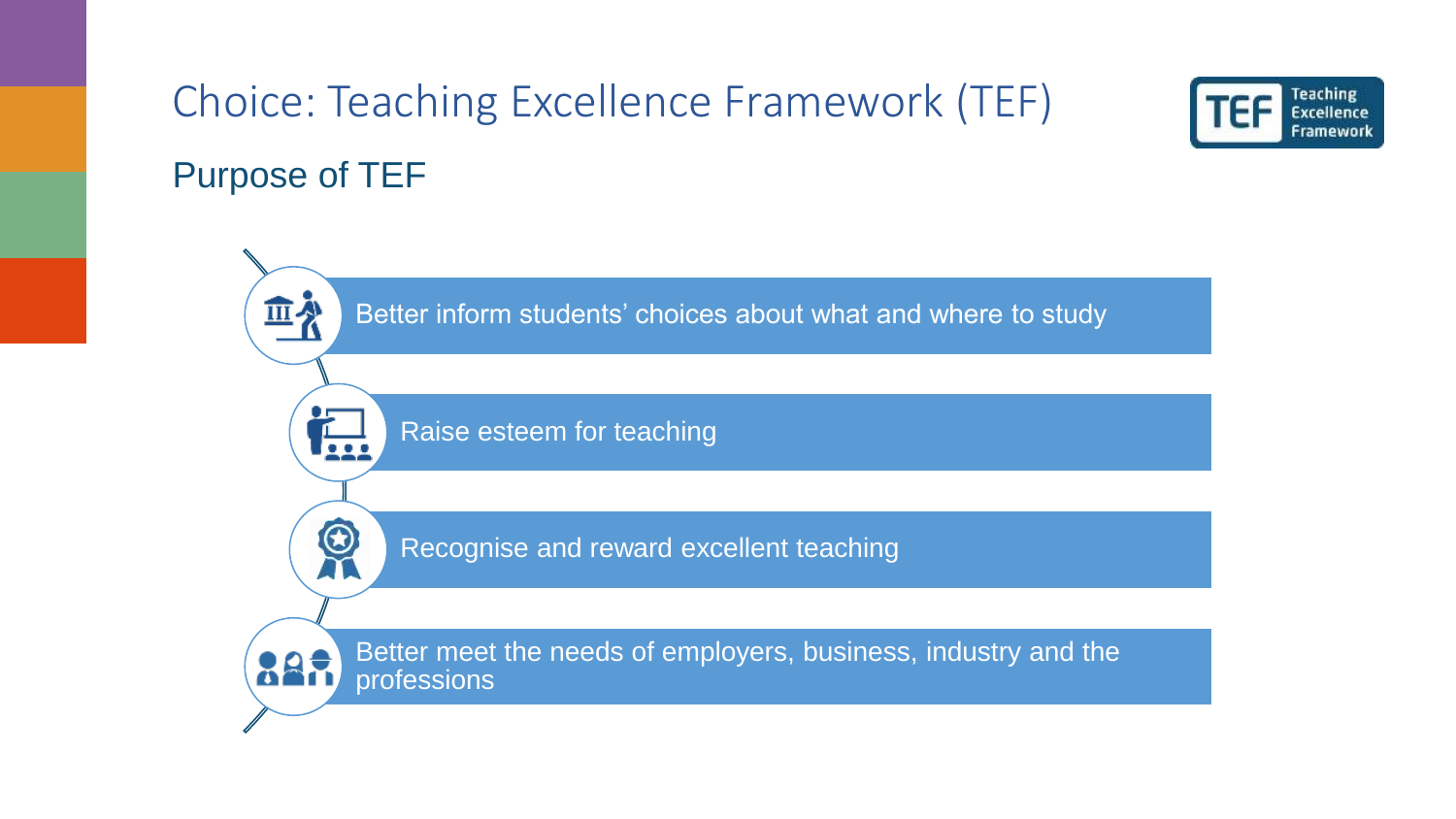#### **A phased approach to implementation**

|                                         | Year 1                                                     | Year 2                             | Year <sub>3</sub>                                             | Year <sub>4</sub>                                              |
|-----------------------------------------|------------------------------------------------------------|------------------------------------|---------------------------------------------------------------|----------------------------------------------------------------|
| <b>Assessment</b><br>level              | <b>Provider level</b><br>'meets<br>expectations'<br>awards | <b>Provider level</b><br>trial     | <b>Provider level</b><br>┿<br><b>Subject level</b><br>pilots  | <b>Subject level</b><br><b>Postgraduate</b><br>level           |
| Fee caps                                | <b>Full inflationary</b><br>uplift                         | <b>Full inflationary</b><br>uplift | <b>Differentiated</b><br>inflation uplift<br>(provider level) | <b>Differentiated</b><br>inflation uplifts<br>(provider level) |
| <b>Continuous</b><br><i>improvement</i> |                                                            | Lessons<br>learned                 | <b>Further metrics</b><br>development                         | On-going<br>improvements                                       |





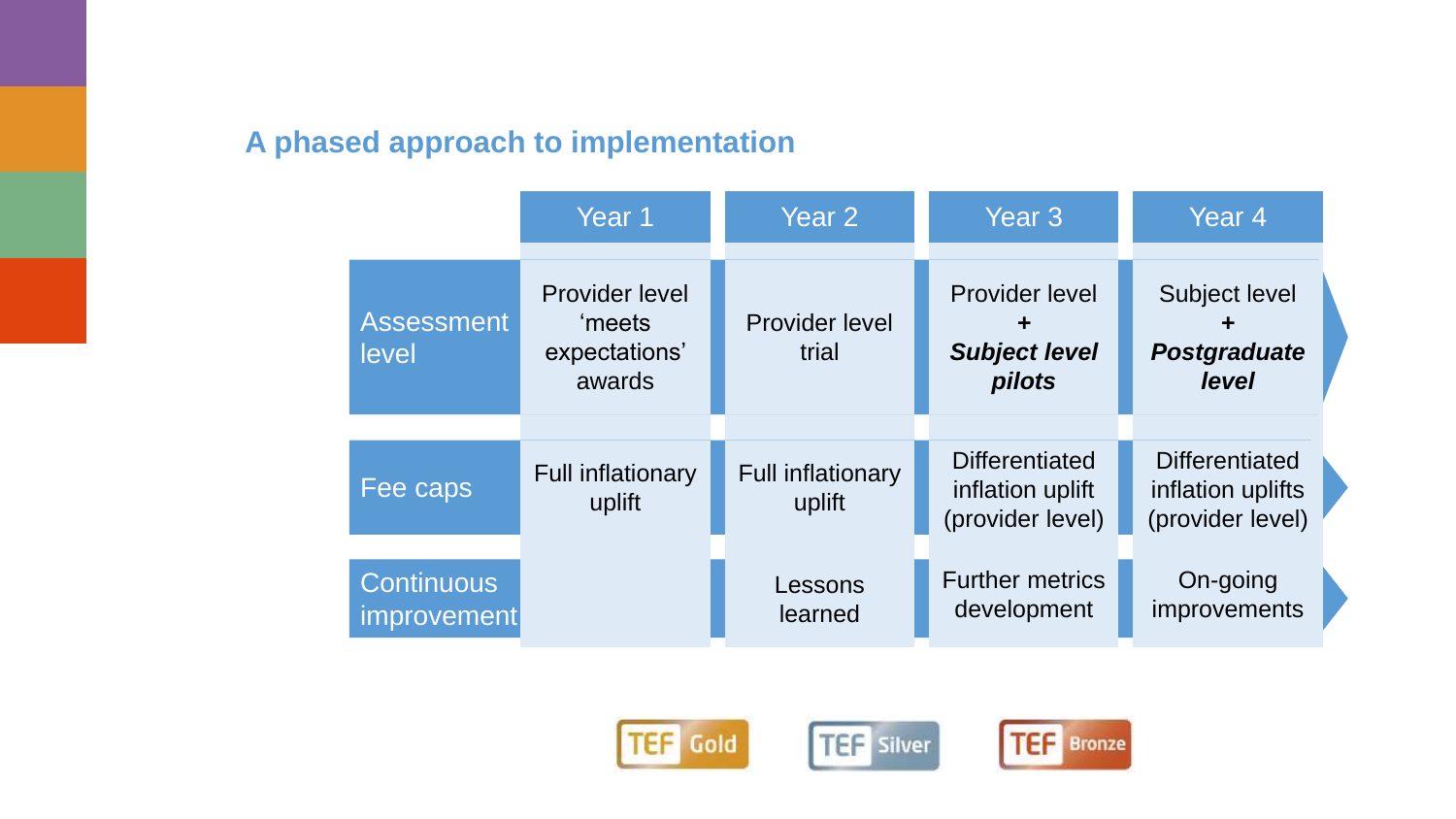## Subject-Level TEF & Future Metrics Development

- Subject-level TEF:
	- DfE running a co-design process to end of February
	- Model(s) will be determined to test in pilots in 2017/18
	- Wakeham Report indicates differentiation of graduate outcomes by subject should be accounted for by benchmarking
	- What is a subject?
	- Interaction with Professional, Statutory & Regulatory Bodies (PSRBs)?
- Future metrics:
	- Exploring teaching intensity measures (contact hours) and learning gain:<http://www.hefce.ac.uk/lt/lg/>

<http://www.hefce.ac.uk/lt/tef/>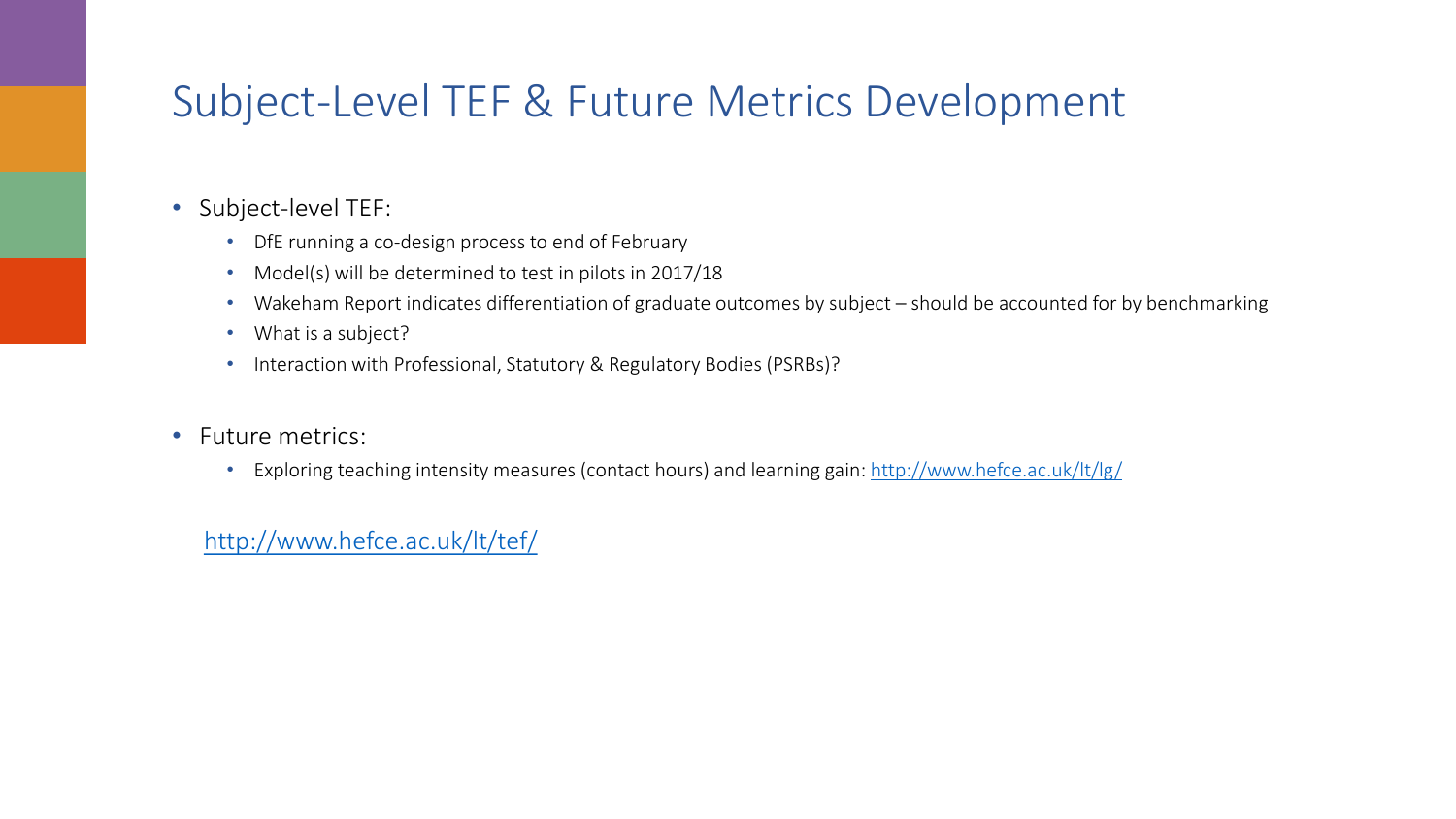## Competition and Regulatory Architecture: OfS & UKRI

#### Activities of HEFCE disaggregated (April 2018):

- UK Research and Innovation (UKRI) single R&I funding body
- Office for Students (OfS) student-focused single market regulator:
	- Promote quality; Encourage competition; Promote value for money; Promote equality of opportunity (access and participation)
	- Regulator for all providers and Degree Awarding Powers (level playing field; single route to entry)
	- Risk-based approach to regulation
	- Distribute teaching grant
	- Work with UKRI "to understand the pipeline and take oversight of the health of disciplines through all levels of education"
- Challenges
	- TEF v REF
	- Competitive market v collaboration / sharing practice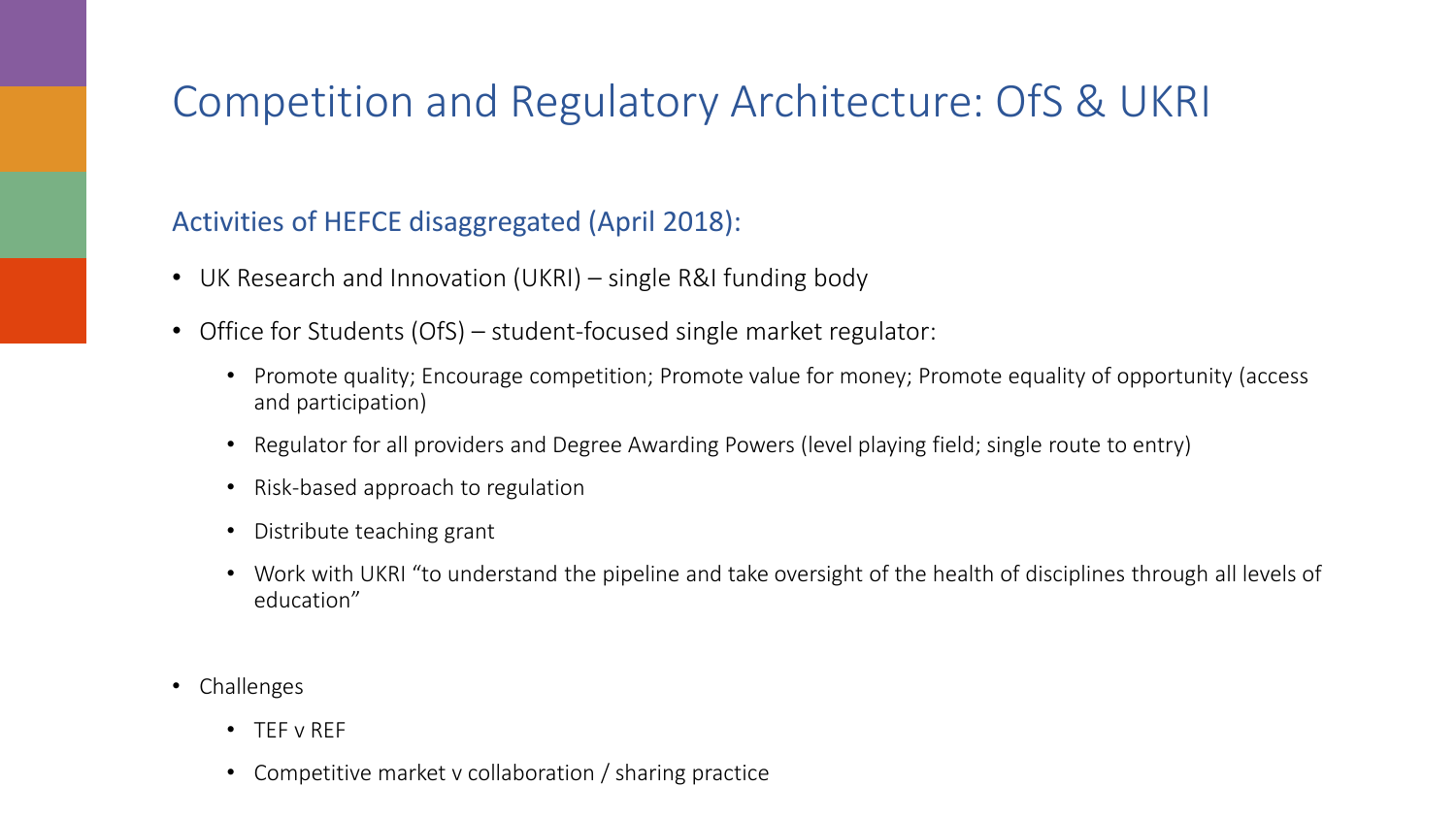### Other changes to the landscape

• UniversitiesUK review of HE sector agencies' functions, services and infrastructure:

<http://www.universitiesuk.ac.uk/news/Pages/working-group-higher-education-sector-agencies.aspx>

<http://wonkhe.com/blogs/higher-education-agencies-for-whom-the-bell-tolls/>

- The Equality Challenge Unit (ECU)
- The Higher Education Academy (HEA)
- The Leadership foundation for Higher Education (LFHE)
- Publication of HESA Teaching Qualifications Data
	- Teaching Qualifications not currently being considered by DfE for TEF
	- Publication of HESA data in November 2016: <http://www.hefce.ac.uk/lt/wider/atq/>
	- New approaches: Degree Apprenticeships Academic Professional Standard
	- Opportunities for PSRBs e.g. New to Teaching in the Biosciences <https://www.heacademy.ac.uk/training-events/new-teaching-stem-biosciences-online>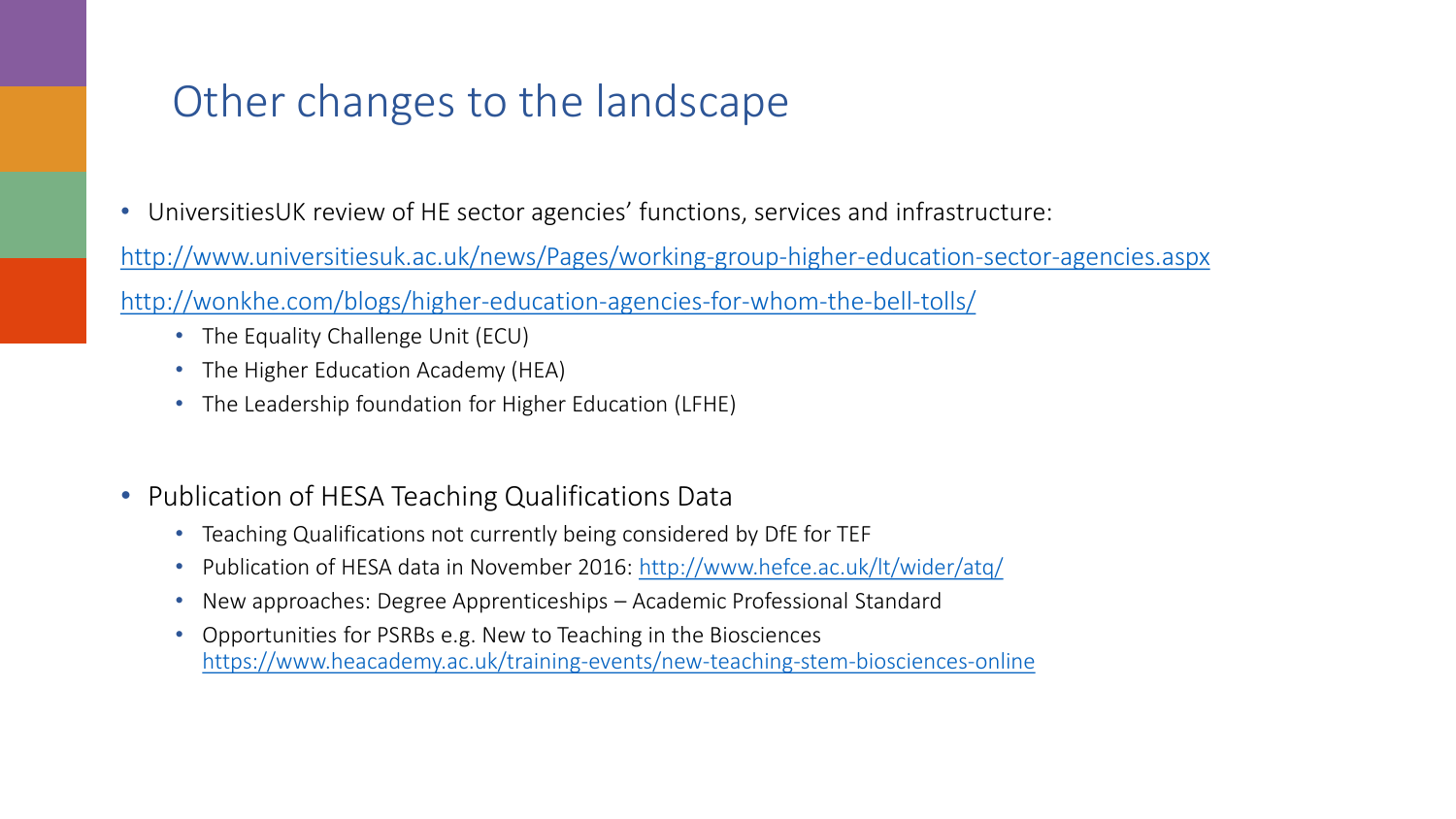#### Concluding remarks

- Significant changes at a sector level
- Opportunities for cross-sector networks including PSRBs:
	- Accreditation of discipline-based teaching development activities
	- Exchange of information with OfS through Annual Provider Review
	- Supporting collaboration & sharing practice

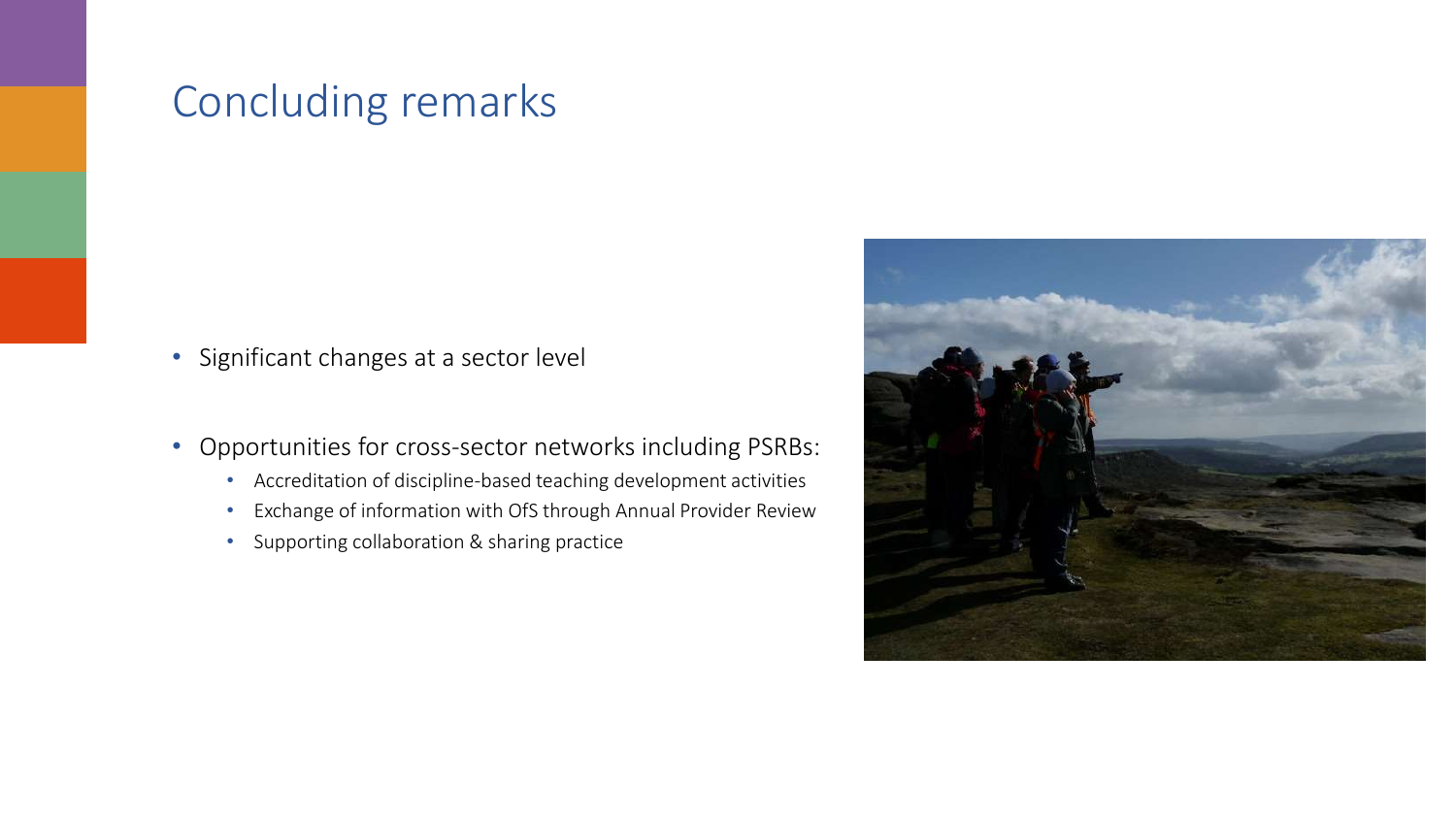### How to find out more

**email** h.king@hefce.ac.uk **Twitter** http://twitter.com/hefce **website** [www.hefce.ac.uk](http://www.hefce.ac.uk/)